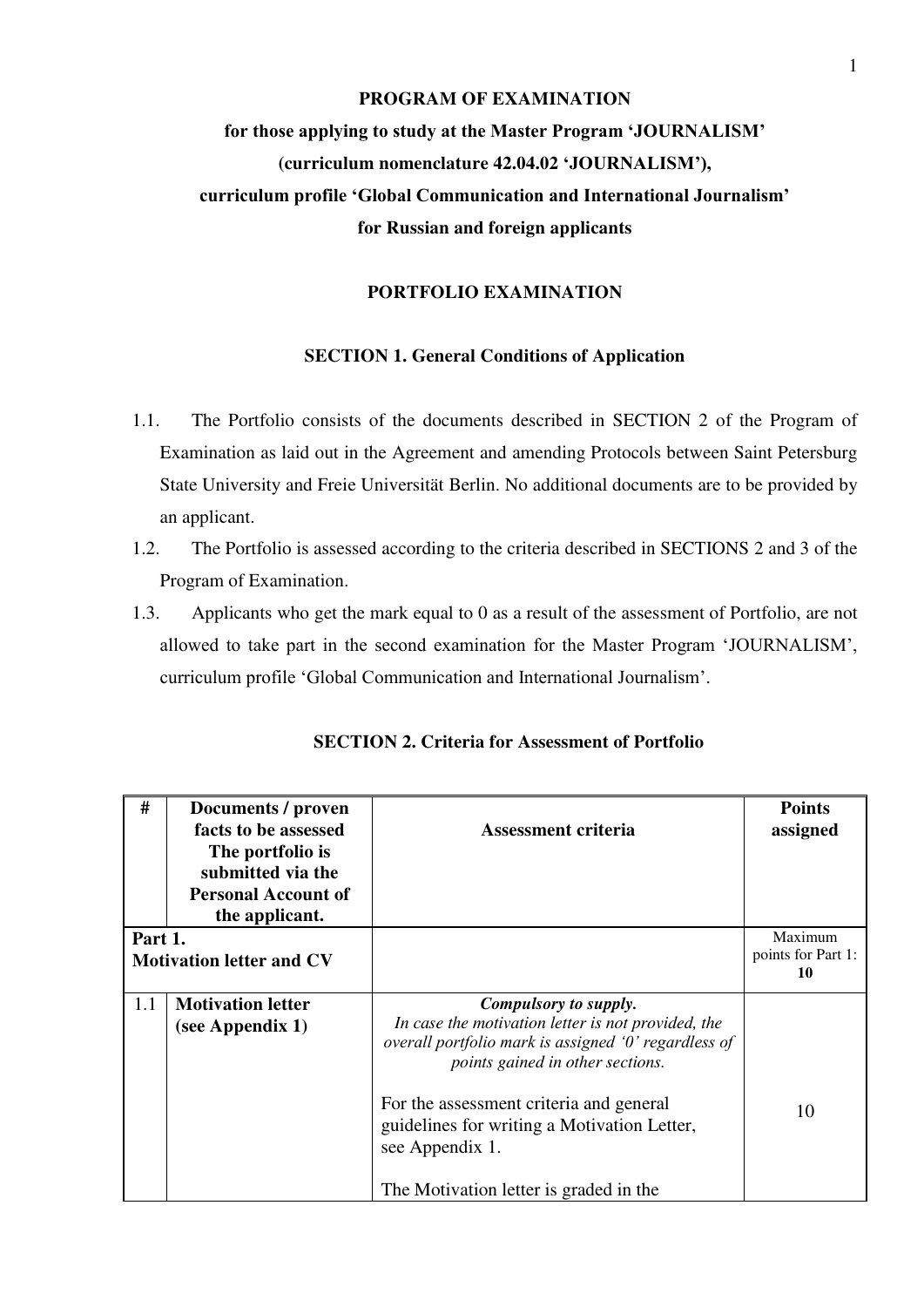|                |                                    | following way:                                                                                         |                          |
|----------------|------------------------------------|--------------------------------------------------------------------------------------------------------|--------------------------|
|                |                                    |                                                                                                        |                          |
|                |                                    | $10 \text{ points} = 10$                                                                               |                          |
|                |                                    | 9 points = $9$                                                                                         |                          |
|                |                                    | $8$ points = $8$                                                                                       |                          |
|                |                                    | $7$ points = $7$                                                                                       |                          |
|                |                                    | 6 points = $6$                                                                                         |                          |
|                |                                    | $-0$ to 5 points = 0 for Motivation letter.                                                            |                          |
| 1.2            | <b>Curriculum Vitae (CV)</b>       | Compulsory to supply.<br>In case the CV is not provided, the overall portfolio                         | $\overline{0}$           |
|                |                                    | mark is assigned '0' regardless of points gained in                                                    |                          |
|                |                                    | other sections.                                                                                        |                          |
|                |                                    |                                                                                                        |                          |
|                |                                    | The CV is not graded but is necessary to judge                                                         |                          |
|                |                                    | overall performance of an applicant and the                                                            |                          |
|                |                                    | dynamics of his/her career progress.                                                                   |                          |
|                |                                    | The CV is written in free form; using templates that                                                   |                          |
|                |                                    | state dates and types of occupations is highly                                                         |                          |
|                |                                    | recommended. The CV must include sections on:                                                          |                          |
|                |                                    | Full name, birthdate, residency, and                                                                   |                          |
|                |                                    | contacts;                                                                                              |                          |
|                |                                    | Education;                                                                                             |                          |
|                |                                    | Career;                                                                                                |                          |
|                |                                    | Other types of work engagement                                                                         |                          |
|                |                                    | (volunteering, non-paid work etc.);                                                                    |                          |
|                |                                    | Achievements (academic, professional,                                                                  |                          |
|                |                                    | other).                                                                                                |                          |
|                |                                    | All other parts of possible CVs are optional.                                                          |                          |
|                |                                    |                                                                                                        |                          |
|                |                                    | <b>Resulting points for Part 1</b>                                                                     | 10                       |
| Part 2.        |                                    |                                                                                                        | Maximum                  |
|                | <b>Bachelor/Specialist Diploma</b> |                                                                                                        | points for Part 2:<br>65 |
|                | (with Supplement/Annex)            |                                                                                                        |                          |
| $\mathfrak{2}$ | <b>Bachelor/Specialist</b>         | Compulsory to supply.                                                                                  |                          |
|                | Diploma (with                      | In case the Diploma with Supplement/Annex is not                                                       |                          |
|                | Supplement/Annex)                  | provided, the overall portfolio mark is assigned '0'                                                   |                          |
|                |                                    | regardless of points gained in other sections.                                                         |                          |
|                |                                    | If the Diploma is not available till the end of the<br>application period, the current Academic Record | 65                       |
|                |                                    | (the list of marks for the period of Bachelor studies                                                  |                          |
|                |                                    | signed and sealed by the university of Bachelor                                                        |                          |
|                |                                    | studies) may be provided instead of the Diploma                                                        |                          |
|                |                                    | with Supplement/Annex.                                                                                 |                          |
|                |                                    |                                                                                                        |                          |
|                |                                    | - Bachelor/Bachelor with Honors/Specialist                                                             |                          |
|                |                                    | Diploma with average score of over 4,2 of 5 or                                                         |                          |
|                |                                    | higher in the area of journalism,                                                                      |                          |
|                |                                    | communication, PR, advertising, social                                                                 |                          |
|                |                                    | sciences, political science, regional studies, or                                                      |                          |
|                |                                    | international relations $-65$ points                                                                   |                          |
|                |                                    | - Bachelor/Bachelor with Honors/Specialist                                                             |                          |
|                |                                    | Diploma with average score of lower than 4,2                                                           |                          |
|                |                                    | of 5 or higher in the area of journalism,                                                              |                          |
|                |                                    | communication, social sciences, political<br>science, regional studies, or international               |                          |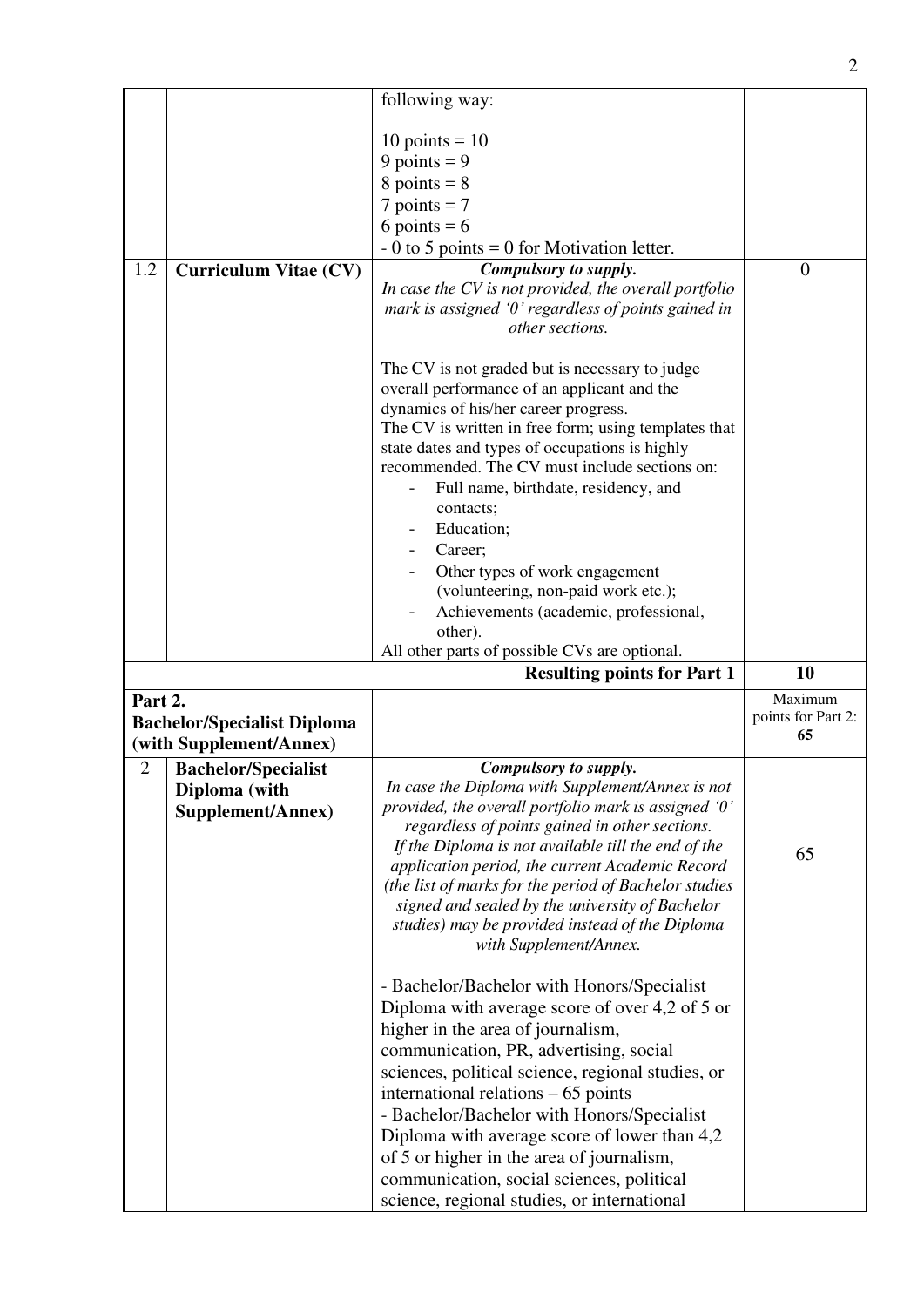|                |                                     | relations $-60$ points<br>- Bachelor/Bachelor with Honors/Specialist<br>Diploma with average score of over 4,2 of 5 in<br>areas other than journalism, communication,<br>PR, advertising, social sciences, political |                         |
|----------------|-------------------------------------|----------------------------------------------------------------------------------------------------------------------------------------------------------------------------------------------------------------------|-------------------------|
|                |                                     | science, regional studies, or international<br>relations $-60$ points<br>- Bachelor/Bachelor with Honors/Specialist                                                                                                  |                         |
|                |                                     | Diploma with average score of lower than 4,2<br>of 5 in areas other than journalism,<br>communication, PR, advertising, social<br>sciences, political science, regional studies, or                                  |                         |
|                |                                     | international relations $-55$ points                                                                                                                                                                                 |                         |
|                |                                     | It is recommended that the applicant provides a<br>sheet explaining the national scale of grading                                                                                                                    |                         |
|                |                                     | at higher school relevant for the Diploma or                                                                                                                                                                         |                         |
|                |                                     | Academic Record provided.<br><b>Resulting points for Part 2</b>                                                                                                                                                      | 65                      |
| Part 3.        |                                     |                                                                                                                                                                                                                      | Maximum                 |
|                | <b>Scientific Research</b>          |                                                                                                                                                                                                                      | points for Part 3:<br>5 |
| 3              | Proof of print and/or               | Non-compulsory to supply.                                                                                                                                                                                            |                         |
|                | electronic research<br>publications | - articles or short statements in scientific                                                                                                                                                                         |                         |
|                | (digital copies of                  | journals belonging to RINZ (see eLibrary.ru),                                                                                                                                                                        |                         |
|                | <i>publications or active</i>       | Scopus, or Web of Science journal listings - 3                                                                                                                                                                       |                         |
|                | proof links are provided)           | points;                                                                                                                                                                                                              |                         |
|                |                                     | - articles in other scientific volumes (journals,                                                                                                                                                                    | 3                       |
|                |                                     | collections etc.) $-2$ points;                                                                                                                                                                                       |                         |
|                |                                     | - short statements (including the 'research<br>theses' / extended abstracts in Russian                                                                                                                               |                         |
|                |                                     | tradition), reviews, annotations, presentations                                                                                                                                                                      |                         |
|                |                                     | and similar works $-1$ point                                                                                                                                                                                         |                         |
|                |                                     | The supplied documents are evaluated against                                                                                                                                                                         |                         |
|                |                                     | the best position only; points for various                                                                                                                                                                           |                         |
|                |                                     | documents for Section 3 are not summed up.                                                                                                                                                                           |                         |
|                |                                     | The Committee reserves the right to choose the<br>priority document for expert evaluation.                                                                                                                           |                         |
| $\overline{4}$ | <b>Documents/materials</b>          | Non-compulsory to supply.                                                                                                                                                                                            |                         |
|                | proving applicant's                 |                                                                                                                                                                                                                      |                         |
|                | scientific activities               | - Partaking in one or more scientific events,                                                                                                                                                                        |                         |
|                | (conferences, seminars,             | proved by the published theses of report - 2                                                                                                                                                                         | $\overline{2}$          |
|                | scientific summer                   | points;                                                                                                                                                                                                              |                         |
|                | schools etc.)                       | - Partaking in one or more than one scientific                                                                                                                                                                       |                         |
|                |                                     | event(s), proved by the organizing committee<br>of the event(s) or another document certified                                                                                                                        |                         |
|                |                                     | by the organizing university or scientific body,                                                                                                                                                                     |                         |
|                |                                     | but without the theses published - 1 point                                                                                                                                                                           |                         |

3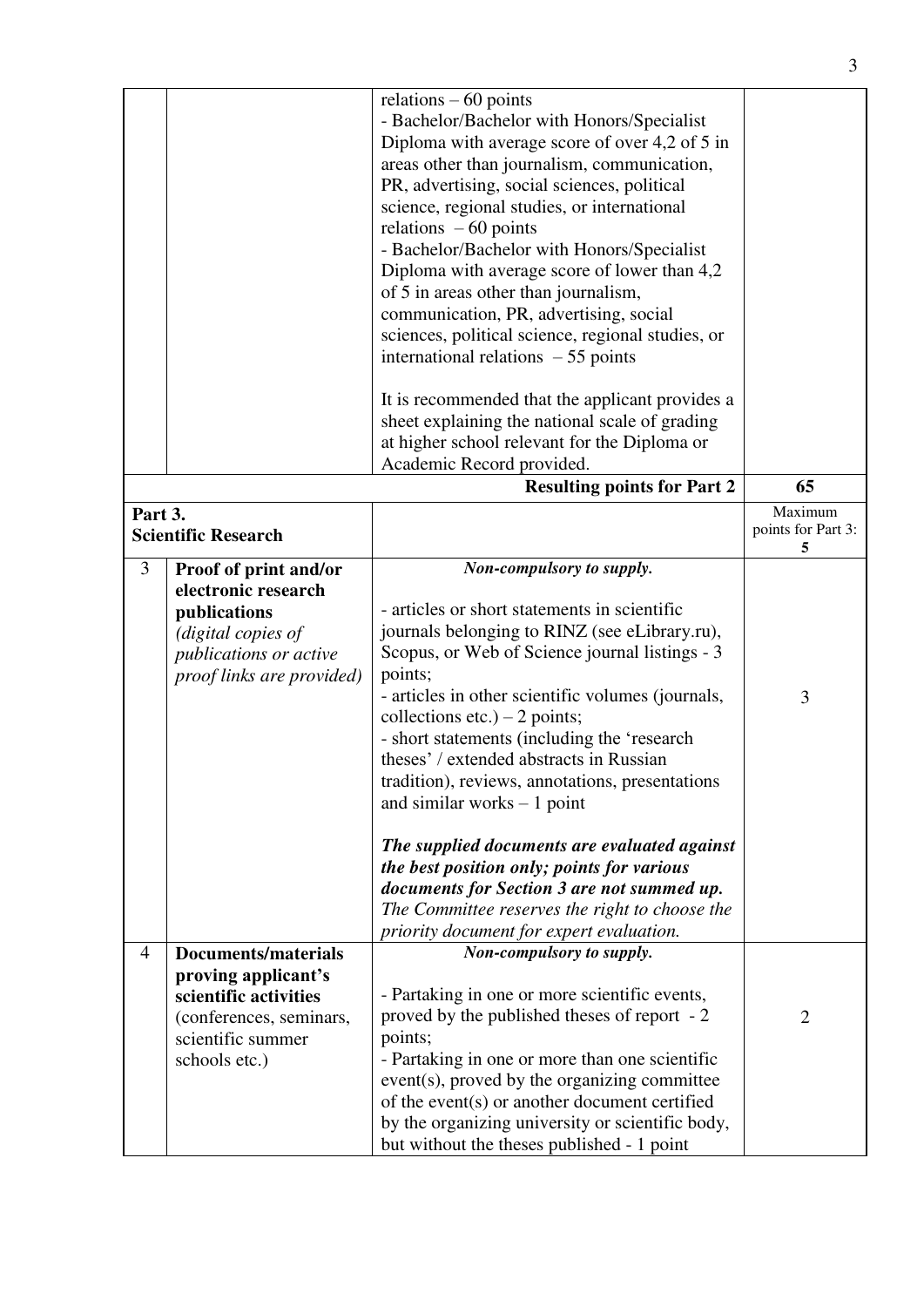| 6                                                                     | <b>Documents/materials</b><br>proving applicant's<br>research activities                                                                                                                                                                                                                                                                                                                                                                       | $\overline{\phantom{a}}$                                                                                                                                                                                                                                                                                                                                                                                                                                                                                                                                                                                                         | No need to<br>provide               |
|-----------------------------------------------------------------------|------------------------------------------------------------------------------------------------------------------------------------------------------------------------------------------------------------------------------------------------------------------------------------------------------------------------------------------------------------------------------------------------------------------------------------------------|----------------------------------------------------------------------------------------------------------------------------------------------------------------------------------------------------------------------------------------------------------------------------------------------------------------------------------------------------------------------------------------------------------------------------------------------------------------------------------------------------------------------------------------------------------------------------------------------------------------------------------|-------------------------------------|
|                                                                       |                                                                                                                                                                                                                                                                                                                                                                                                                                                | <b>Resulting points for Part 3</b>                                                                                                                                                                                                                                                                                                                                                                                                                                                                                                                                                                                               | 5                                   |
| Part 4.<br><b>Practical Experience in the</b><br><b>Area of Study</b> |                                                                                                                                                                                                                                                                                                                                                                                                                                                |                                                                                                                                                                                                                                                                                                                                                                                                                                                                                                                                                                                                                                  | Maximum<br>points for Part 4:<br>10 |
| $\overline{7}$                                                        | <b>Documents proving</b><br>applicant's official                                                                                                                                                                                                                                                                                                                                                                                               | Non-compulsory to supply.                                                                                                                                                                                                                                                                                                                                                                                                                                                                                                                                                                                                        | $\overline{2}$                      |
|                                                                       | work affiliation                                                                                                                                                                                                                                                                                                                                                                                                                               | editorial (signed and sealed) proof of work<br>affiliation for over 6 months $-2$ points;<br>editorial (signed and sealed) proof of work<br>affiliation for less than 6 months $-1$ point.                                                                                                                                                                                                                                                                                                                                                                                                                                       |                                     |
| 8                                                                     | <b>Examples of</b>                                                                                                                                                                                                                                                                                                                                                                                                                             | Non-compulsory to supply.                                                                                                                                                                                                                                                                                                                                                                                                                                                                                                                                                                                                        |                                     |
|                                                                       | professional works in<br>the area of study<br>(digital copies of press<br>publications, or<br>screenshots with active<br>proof links listed, or<br>digital copies of<br>audiovisual publications<br>(or their fragments at<br>least 30 seconds long)<br>with a list of date-lines<br>and descriptions of role<br>played by the applicant<br>in each publication are<br>provided. Materials of<br>other sorts are provided<br>in a similar way) | Professional portfolio includes 6 to 10<br>professional works published in registered<br>media OR a description of a working start-up<br>media project launched not later than 4 months<br>before the admissions exams. The works<br>demonstrate the picture of sustainable<br>occupation in a given media and/or<br>performance of editorial functions $-8$ points<br>The portfolio includes 6 to 10 works in<br>registered or online media, but these works do<br>not form a whole picture that would allow for<br>suggesting high-level editorial responsibilities<br>or sustainable author's work for a media $-5$<br>points | 8                                   |
|                                                                       |                                                                                                                                                                                                                                                                                                                                                                                                                                                | The portfolio includes 5 or less journalistic<br>materials that create an impression of sporadic<br>presence of the author in the media industry –<br>3 points<br>No professional portfolio supplied $-0$ points<br>Professional portfolio may include works in the<br>area of journalism and adjacent types of activities:<br>works in media design, layouting, typographics,<br>media photography, PR, advertising, editing and<br>correcting, web design, and new media. Works in<br>other fields of activity cannot be equal to these and<br>needn't be included into the portfolio.                                         |                                     |
|                                                                       |                                                                                                                                                                                                                                                                                                                                                                                                                                                | <b>Resulting points for Part 4</b>                                                                                                                                                                                                                                                                                                                                                                                                                                                                                                                                                                                               | 10                                  |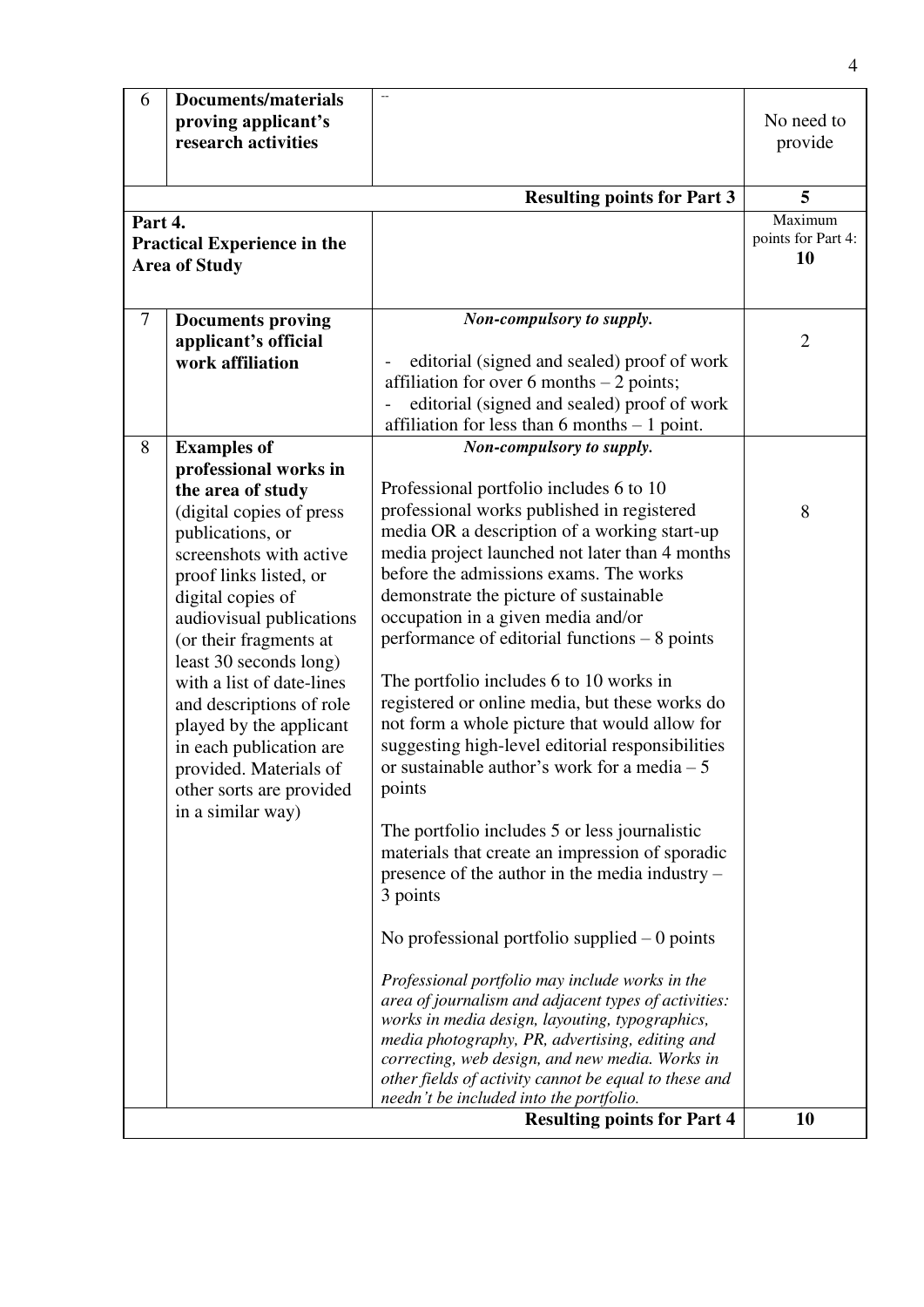| Part 5. | <b>Additional Documents</b><br><b>Proving Qualification</b>                                                                                                                                                                                                                                                                                                                    |                                                                                                                                                                                                                                                                                                                                                                                                                                                                                                                                                                                                                                                                                                                                                                                                                                          | Maximum<br>points for Part 5:<br><b>10</b> |
|---------|--------------------------------------------------------------------------------------------------------------------------------------------------------------------------------------------------------------------------------------------------------------------------------------------------------------------------------------------------------------------------------|------------------------------------------------------------------------------------------------------------------------------------------------------------------------------------------------------------------------------------------------------------------------------------------------------------------------------------------------------------------------------------------------------------------------------------------------------------------------------------------------------------------------------------------------------------------------------------------------------------------------------------------------------------------------------------------------------------------------------------------------------------------------------------------------------------------------------------------|--------------------------------------------|
| 9       | Documents on raise-of-<br>skills events (schools,<br>seminars etc.)                                                                                                                                                                                                                                                                                                            |                                                                                                                                                                                                                                                                                                                                                                                                                                                                                                                                                                                                                                                                                                                                                                                                                                          | No need to<br>provide                      |
| 10      | The English language<br>proficiency proof<br>(see Appendix 2)<br>The English language<br>proficiency must be<br>proved by one of the<br>following international<br>examination certificates:<br>IELTS, TOEFL,<br>Cambridge ESOL<br>Categories of the<br>applicants that do not<br>need to provide the<br>English language<br>proficiency proof, are<br>described in Appendix 2 | Compulsory to supply.<br>In case the required certificate is not provided or<br>the level of English proficiency equals 0, the<br>overall portfolio mark is assigned '0' regardless of<br>points gained in other sections.<br><b>TOEFL</b><br>- 590 points or higher, iBT of 97 or higher $-5$<br>points;<br>$-580-587$ points, iBT 92-96 $-4$ points;<br>$-574-579$ points, iBT 80-84 - 3 points;<br>compulsory minimum level<br>Lower proficiency level equals 0 points<br><b>IELTS</b><br>$-7.0$ or higher $-5$ points;<br>$-6,5 - 4$ points;<br>$-6 - 3$ points; compulsory minimum level<br>Lower proficiency level equals 0 points<br><b>Cambridge ESOL: FCE/CAE</b><br>Level higher than B2.2/C1.1 CEFR<br>- 5 points<br>B2.2/C1.1 level CEFR $-3$ points; compulsory<br>minimum level<br>Lower proficiency level equals 0 points | 5                                          |
|         |                                                                                                                                                                                                                                                                                                                                                                                | Points for more than one document are not to<br>be summed up.                                                                                                                                                                                                                                                                                                                                                                                                                                                                                                                                                                                                                                                                                                                                                                            |                                            |
| 11      | Documents proving the<br>fact of education<br>abroad<br>The applicant reserves<br>the right of choosing the                                                                                                                                                                                                                                                                    | Education abroad for a semester or longer $-2$<br>points<br>Education abroad for less than a semester /<br>Participation in a summer school abroad $-1$<br>point                                                                                                                                                                                                                                                                                                                                                                                                                                                                                                                                                                                                                                                                         | $\overline{2}$                             |
|         | priority document for<br>expert evaluation                                                                                                                                                                                                                                                                                                                                     | Points are not to be summed up.                                                                                                                                                                                                                                                                                                                                                                                                                                                                                                                                                                                                                                                                                                                                                                                                          |                                            |
| 12      | <b>Laureate diplomas of</b><br>student competitions,<br>scientific or project<br>awards in the area of<br>study                                                                                                                                                                                                                                                                | Diplomas of I, II, III degree of major<br>international or nation-scale competitions<br>(including student competitions) in the area of<br>communication, journalism, media production,<br>design, applied communication, or photo $-1$<br>point                                                                                                                                                                                                                                                                                                                                                                                                                                                                                                                                                                                         | $\mathbf{1}$                               |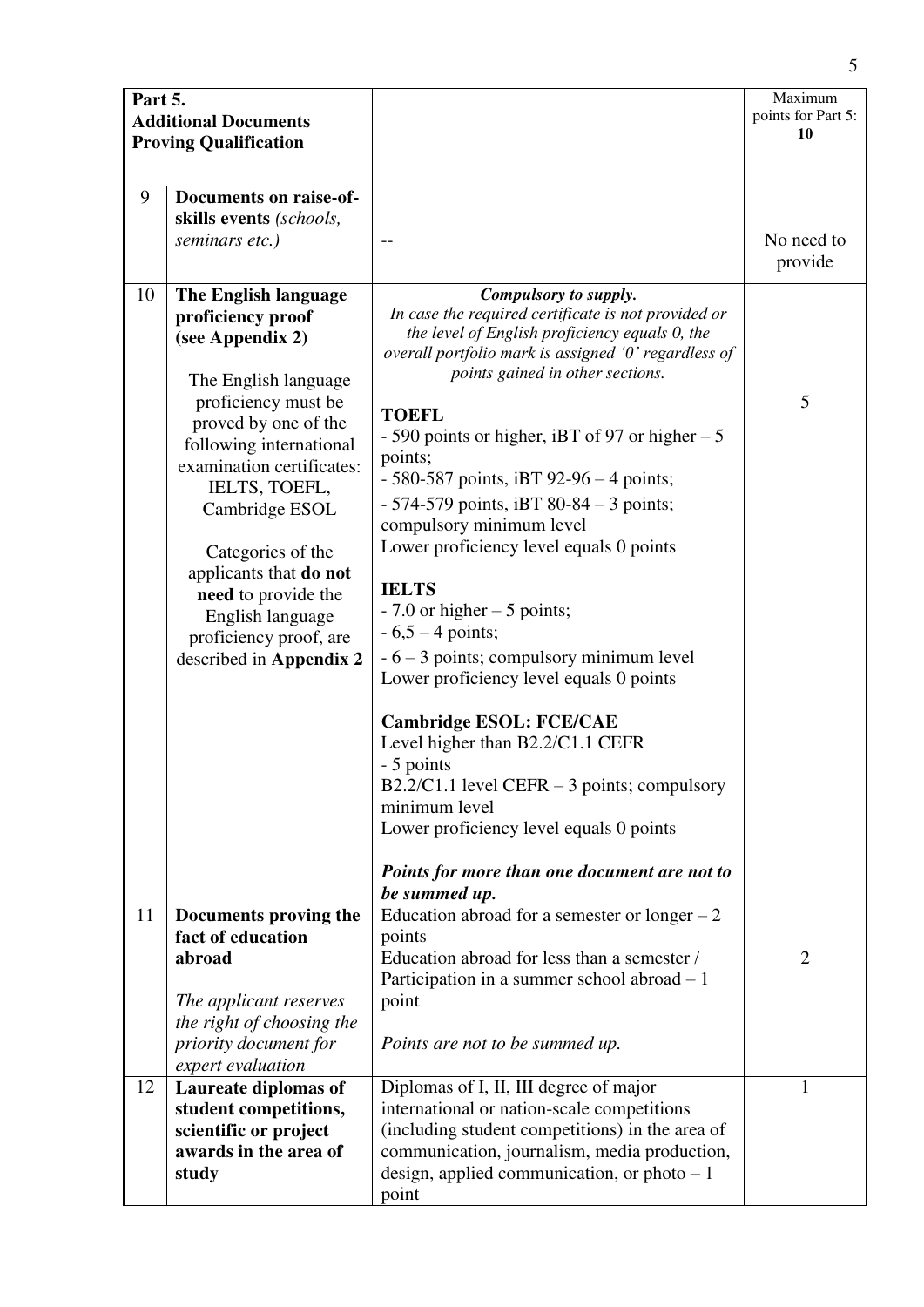|    |                                                                                                                                                              | <b>TOTAL:</b>                                                                                                                                                                                                                                                         | 100 |
|----|--------------------------------------------------------------------------------------------------------------------------------------------------------------|-----------------------------------------------------------------------------------------------------------------------------------------------------------------------------------------------------------------------------------------------------------------------|-----|
|    |                                                                                                                                                              | <b>Resulting points for Part 5</b>                                                                                                                                                                                                                                    | 10  |
|    | The applicant reserves<br>the right of choosing the<br>priority document for<br>expert evaluation                                                            |                                                                                                                                                                                                                                                                       |     |
| 14 | Documents proving the<br>fact of allocation of<br>personal grants by<br>state offices, agencies,<br>and other state,<br>private, or charity<br>organizations | Reference letters, certificates, or other<br>documents issued by a university or other body<br>proving the fact of reception of nominal<br>(personal) grant by the applicant $-1$ point<br>Provision of several documents does not raise<br>the overall points gained | 1   |
| 13 | Personal stipends and<br>awards<br>The applicant reserves<br>the right of choosing the<br>priority document for<br>expert evaluation                         | Proof of a personal stipend officially assigned<br>in Russia, Germany or abroad $-1$ point<br>Provision of several documents does not raise<br>the overall points gained                                                                                              |     |
|    | The applicant reserves<br>the right of choosing the<br>priority document for<br>expert evaluation                                                            | Provision of several documents does not raise<br>the overall points gained                                                                                                                                                                                            |     |

### **SECTION 3. Appendices**

### **Appendix 1. Guidelines for writing a Motivation Letter**

In the Motivation Letter, the applicant is expected to address at least several questions of the following list:

- Why study global communication and/or international journalism? What do you hope to gain? What will be new, interesting, useful, or challenging to you?
- How studying global communication and/or international journalism connects to your prior (Bachelor- or specialist-level) education? What skills do you plan to improve? Do you plan to change, expand, or enhance your professional stance?
- Why choose to study in two countries as diverse as Russia and Germany? What is the most challenging to you in studying on a two-country Master Program?
- How studying global communication and/or international journalism is connected to the academic (teaching and research) world? What do you expect from inter-/transnational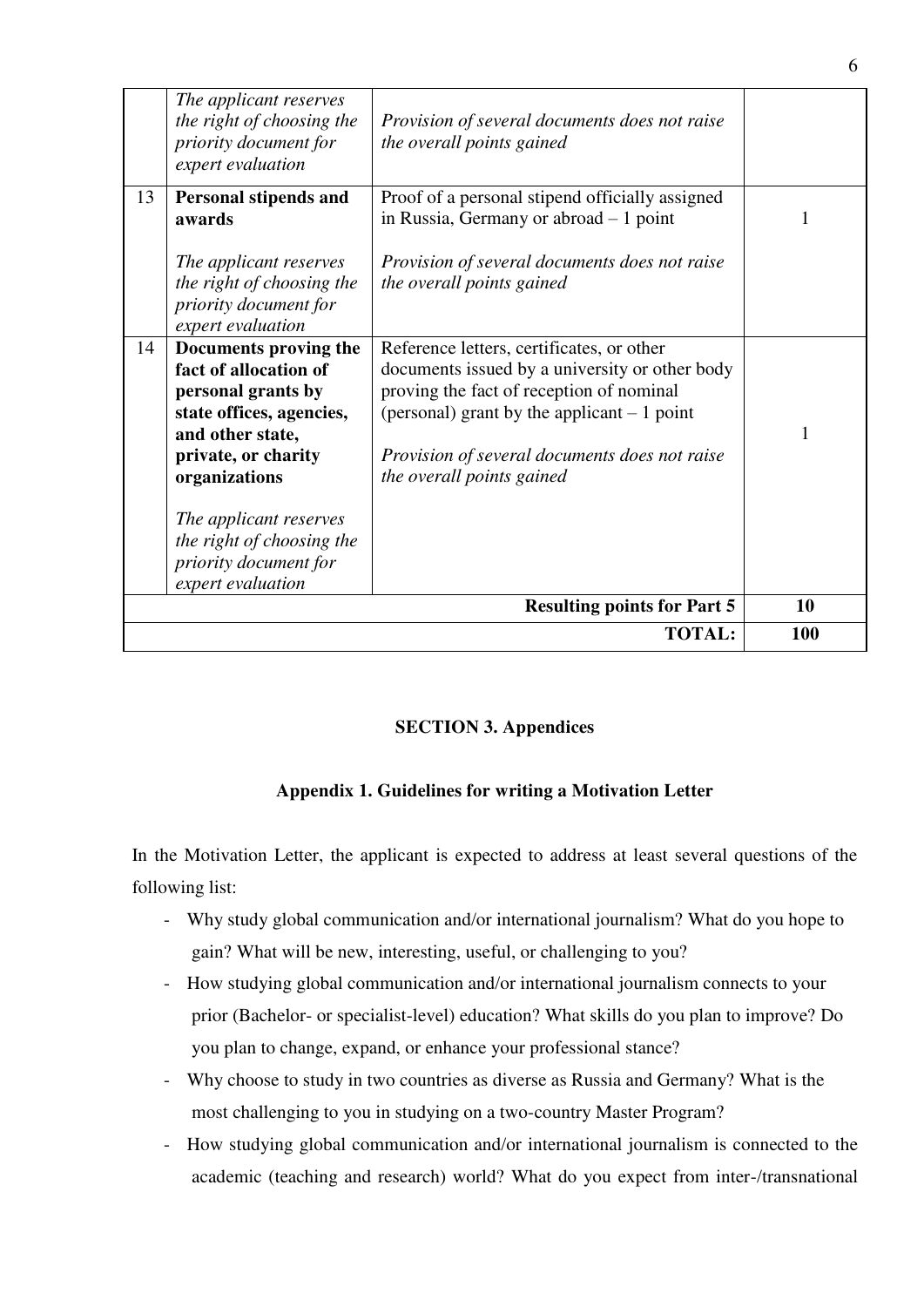comparative media research? Why is this area interesting, or challenging, or attractive to you? What do you know about it?

- Are there areas in practical journalism or media & communication research that you're particularly interested in? What is your final goal of study? What position would you wish to take in the professional life after graduation? Or, if you prefer to stay in academia, what your research could be about?

The standard volume of the letter is 1 to 2 A4 pages. The text needs to be laid out in Times New Roman font of size 14, double-spaced.

All motivation letters are assessed by minimum two exam board members; aggregated mean points are accredited to each letter.

|                  | <b>Assessment criteria</b>                                                                                                                                                                                                                                                                                                                                                                                                                                                                                                                                                                                                                                                                                                                          | <b>Points</b>  |
|------------------|-----------------------------------------------------------------------------------------------------------------------------------------------------------------------------------------------------------------------------------------------------------------------------------------------------------------------------------------------------------------------------------------------------------------------------------------------------------------------------------------------------------------------------------------------------------------------------------------------------------------------------------------------------------------------------------------------------------------------------------------------------|----------------|
|                  |                                                                                                                                                                                                                                                                                                                                                                                                                                                                                                                                                                                                                                                                                                                                                     | allocated      |
| $\mathbf I$      | Motivation letter: contents assessment                                                                                                                                                                                                                                                                                                                                                                                                                                                                                                                                                                                                                                                                                                              | Up to $10$     |
| $\mathbf{1}$     | Well-advocated motivation of the applicant to study at this Master Program<br>('Global Communication and International Journalism' as a profile of<br>Master Program 'Journalism'), including (optionally) description of clear<br>aims of education, expectations upon the program and future occupation of<br>the applicant, connection of the Program to prior education, specific<br>interests towards Russia and/or Germany, experience with these countries<br>and/or international education, relevant working experience and/or other<br>relevant issues. The description is detailed enough, argumentation is clear<br>and non-controversial, and the goals of personal education are clearly<br>consistent with the goals of the Program. | 10             |
| $\boldsymbol{2}$ | Well-advocated motivation of the applicant to study at this Master Program<br>('Global Communication and International Journalism' as a profile of<br>Master Program 'Journalism'), including (optionally) description of clear<br>aims of education, expectations upon the program and future occupation of<br>the applicant, connection of the Program to prior education, specific<br>interests towards Russia and/or Germany, experience with these countries<br>and/or international education, relevant working experience and/or other<br>relevant issues. The description has some logical flows, it is not very clear<br>whether the goals of personal education are compatible with the goals of the<br>Program.                          | 8              |
| 3                | Statements on particular aims of education, expectations upon the profile, its<br>connection with prior education and other relevant issues based on guiding<br>questions listed above are provided but not well-grounded, no connection<br>between the wish to study and other relevant factors of motivation is shown.<br>Focusing on just one question of those listed above.                                                                                                                                                                                                                                                                                                                                                                    | 5 <sup>5</sup> |
|                  | Some educational aims are stated; the motivation letter is not providing<br>anything beyond the basic facts on the applicant's prior educational and/or<br>working experience. The letter is inconsistent in terms of explaining the full<br>scope of education; it is not possible to reconstruct the future imaginary                                                                                                                                                                                                                                                                                                                                                                                                                             | $\mathbf{3}$   |

Assessment criteria for the Motivation letter: